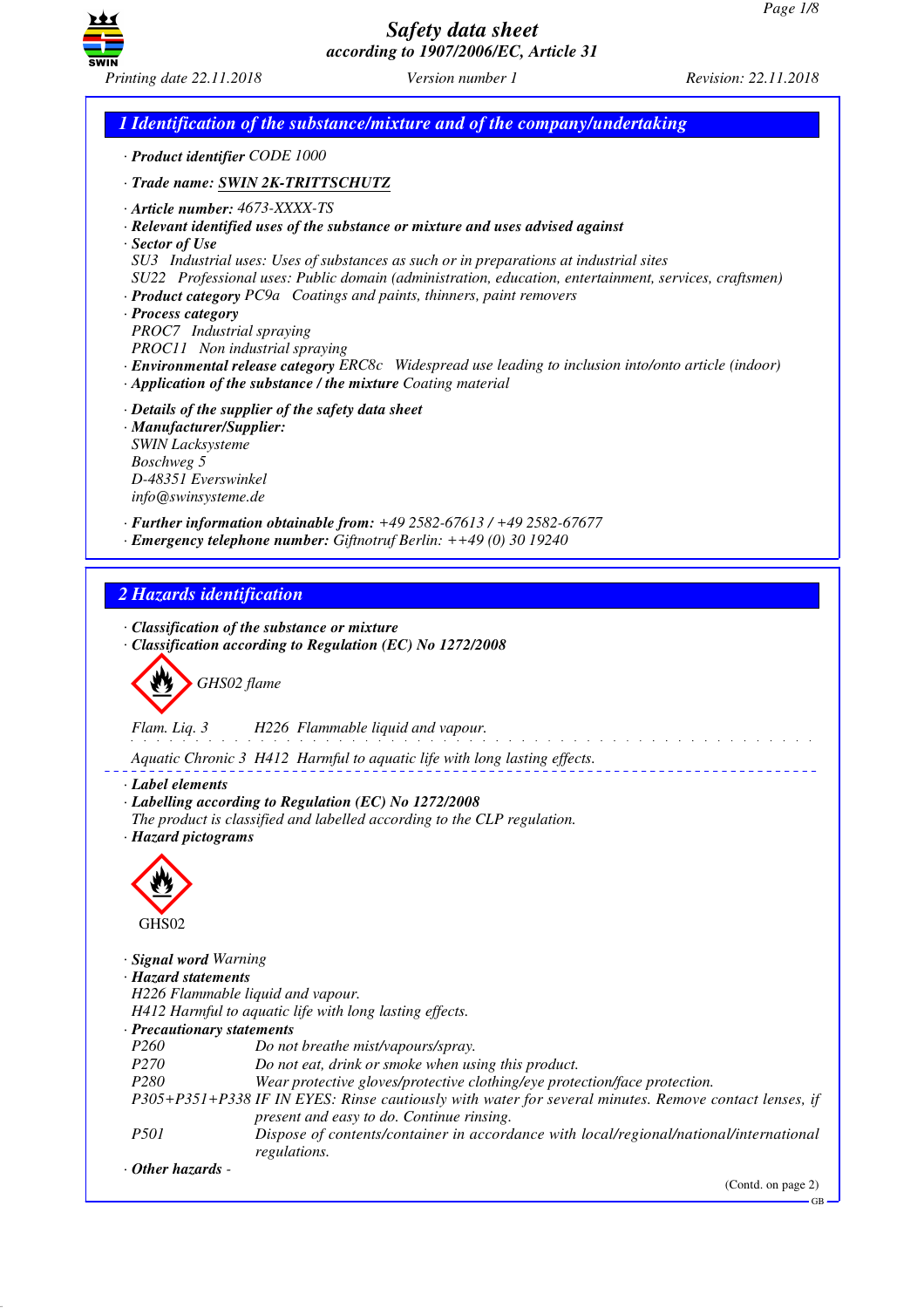

(Contd. of page 1)

*Trade name: SWIN 2K-TRITTSCHUTZ*

#### *· Results of PBT and vPvB assessment*

- *· PBT: Not applicable.*
- *· vPvB: Not applicable.*

### *3 Composition/information on ingredients*

#### *· Chemical characterisation: Mixtures*

*· Description: Mixture of substances listed below with nonhazardous additions.*

| · Dangerous components:                                                                                                                                                                                                                                               |              |
|-----------------------------------------------------------------------------------------------------------------------------------------------------------------------------------------------------------------------------------------------------------------------|--------------|
| CAS: 123-86-4<br>n-butyl acetate<br>$\circledast$ Flam. Liq. 3, H226; $\circledast$ STOT SE 3, H336<br>EINECS: 204-658-1<br>Reg.nr.: 01-2119485493-29-XXXX                                                                                                            | $10 - 25\%$  |
| $CAS: 108-65-6$<br>2-methoxy-1-methylethyl acetate<br>EINECS: 203-603-9<br>$\otimes$ Flam. Liq. 3, H226<br>Reg.nr.: 01-2119475791-29-XXXX                                                                                                                             | $2.5 - 10\%$ |
| EC number: 918-668-5<br>Hydocarbons, C9-C15, Aromatics<br>Reg.nr.: 01-02119455851-35-XXXX \ Flam. Liq. 3, H226; Asp. Tox. 1, H304; A Aquatic<br>Chronic 2, H411; <> STOT SE 3, H335-H336                                                                              | $2.5 - 10\%$ |
| CAS: 1330-20-7<br>xylene<br>EINECS: 215-535-7<br>$\otimes$ Flam. Liq. 3, H226; $\otimes$ STOT RE 2, H373; Asp. Tox. 1,<br>H304; Acute Tox. 4, H312; Acute Tox. 4, H332; Skin<br>Reg.nr.: 01-2119488216-32-XXXX<br>Irrit. 2, H315; Eye Irrit. 2, H319; STOT SE 3, H335 | $\leq 2.5\%$ |
| CAS: 112-07-2<br>2-butoxyethyl acetate<br>EINECS: 203-933-3<br>$\Diamond$ Acute Tox. 4, H312; Acute Tox. 4, H332<br>Reg.nr.: 01-2119475112-47-XXXX<br>$\cdot$ Additional information: For the wording of the listed hazard phrases refer to section 16.               | $\leq 2.5\%$ |

### *4 First aid measures*

- *· Description of first aid measures*
- *· General information: Personal protection for the First Aider.*
- *· After inhalation:*
- *Supply fresh air.*
- *Seek medical treatment in case of complaints.*
- *· After skin contact:*
- *Immediately wash with water and soap and rinse thoroughly.*
- *If skin irritation continues, consult a doctor.*
- *· After eye contact:*
- *Rinse opened eye for several minutes under running water. If symptoms persist, consult a doctor.*
- *· After swallowing: Do not induce vomiting; call for medical help immediately.*
- *· Information for doctor:*
- *· Most important symptoms and effects, both acute and delayed No further relevant information available.*
- *· Indication of any immediate medical attention and special treatment needed*
- *No further relevant information available.*

## *5 Firefighting measures*

- *· Extinguishing media*
- *· Suitable extinguishing agents:*
- *CO2, powder or water spray. Fight larger fires with water spray or alcohol resistant foam.*
- *· For safety reasons unsuitable extinguishing agents: Water with full jet*
- *· Special hazards arising from the substance or mixture No further relevant information available.*

(Contd. on page 3)

GB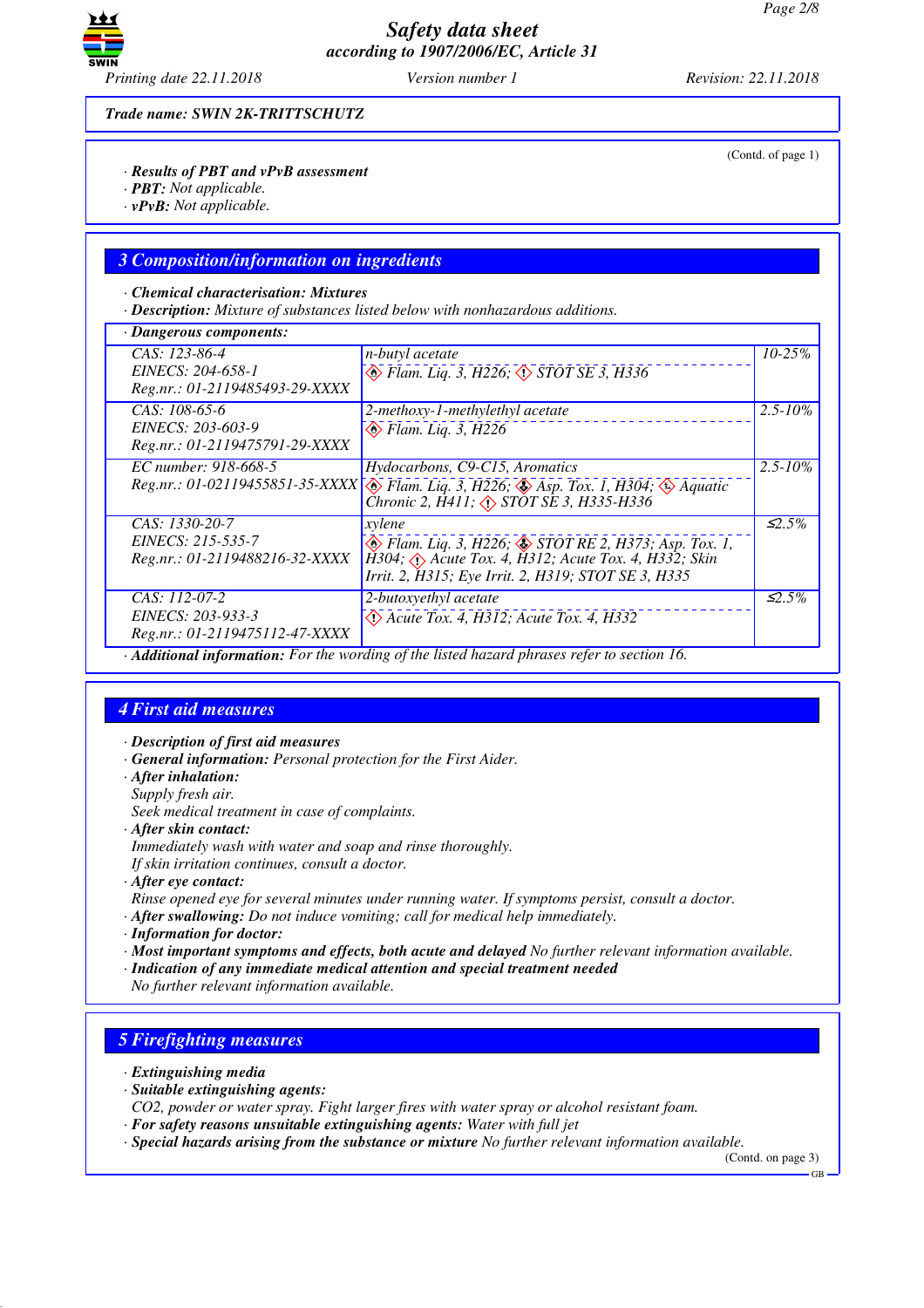

*Trade name: SWIN 2K-TRITTSCHUTZ*

- *· Advice for firefighters*
- *· Protective equipment: Mouth respiratory protective device.*

### *6 Accidental release measures*

- *· Personal precautions, protective equipment and emergency procedures Wear protective equipment. Keep unprotected persons away. Ensure adequate ventilation*
- *· Environmental precautions: Do not allow to enter sewers/ surface or ground water.*

*· Methods and material for containment and cleaning up: Absorb with liquid-binding material (sand, diatomite, acid binders, universal binders, sawdust). Dispose contaminated material as waste according to item 13.*

*· Reference to other sections See Section 7 for information on safe handling. See Section 8 for information on personal protection equipment.*

# *7 Handling and storage*

#### *· Handling:*

*· Precautions for safe handling Ensure good ventilation/exhaustion at the workplace. Restrict the quantity stored at the work place.*

*· Information about fire - and explosion protection: Fumes can combine with air to form an explosive mixture. Flammable gas-air mixtures may form in empty receptacles. Keep ignition sources away - Do not smoke. Use explosion-proof apparatus / fittings and spark-proof tools. Protect against electrostatic charges.*

- *· Conditions for safe storage, including any incompatibilities*
- *· Storage:*
- *· Requirements to be met by storerooms and receptacles: Provide solvent resistant, sealed floor. Suitable material for receptacles and pipes: steel or stainless steel.*
- *· Information about storage in one common storage facility: Not required.*
- *· Further information about storage conditions: Keep container tightly sealed.*
- *· Specific end use(s) No further relevant information available.*

### *8 Exposure controls/personal protection*

*· Additional information about design of technical facilities: No further data; see item 7.*

*· Control parameters*

| $\cdot$ Ingredients with limit values that require monitoring at the workplace: |                                                       |  |
|---------------------------------------------------------------------------------|-------------------------------------------------------|--|
| $123-86-4$ n-butyl acetate                                                      |                                                       |  |
|                                                                                 | WEL Short-term value: 966 mg/m <sup>3</sup> , 200 ppm |  |
|                                                                                 | Long-term value: 724 mg/m <sup>3</sup> , 150 ppm      |  |
|                                                                                 | 108-65-6 2-methoxy-1-methylethyl acetate              |  |
|                                                                                 | WEL Short-term value: 548 mg/m <sup>3</sup> , 100 ppm |  |
|                                                                                 | Long-term value: $274$ mg/m <sup>3</sup> , 50 ppm     |  |
|                                                                                 | Sk                                                    |  |
|                                                                                 | 112-07-2 2-butoxyethyl acetate                        |  |
|                                                                                 | WEL Short-term value: $332 \text{ mg/m}^3$ , 50 ppm   |  |
|                                                                                 | Long-term value: $133$ mg/m <sup>3</sup> , 20 ppm     |  |
|                                                                                 | Sk                                                    |  |

(Contd. on page 4)

GB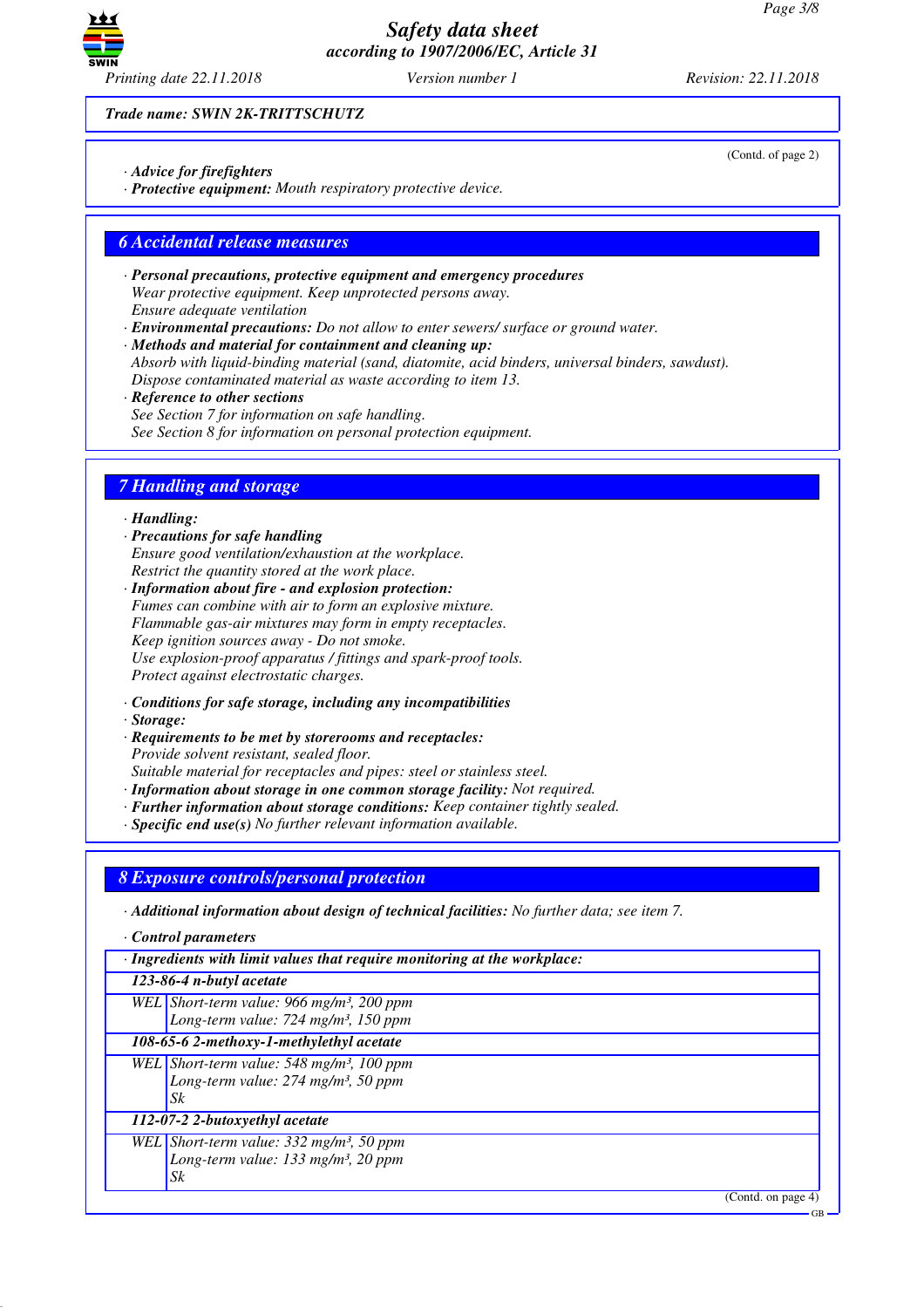

### *Trade name: SWIN 2K-TRITTSCHUTZ*

|                                                                                                                                                               | · Additional information: The lists valid during the making were used as basis.                                   |
|---------------------------------------------------------------------------------------------------------------------------------------------------------------|-------------------------------------------------------------------------------------------------------------------|
| · Exposure controls                                                                                                                                           |                                                                                                                   |
| · Personal protective equipment:                                                                                                                              |                                                                                                                   |
| · General protective and hygienic measures:                                                                                                                   |                                                                                                                   |
| Keep away from foodstuffs, beverages and feed.                                                                                                                |                                                                                                                   |
| Wash hands before breaks and at the end of work.                                                                                                              |                                                                                                                   |
| Do not inhale gases / fumes / aerosols.                                                                                                                       |                                                                                                                   |
| Avoid contact with the eyes and skin.                                                                                                                         |                                                                                                                   |
| · Respiratory protection:                                                                                                                                     | Use suitable respiratory protective device in case of insufficient ventilation.                                   |
|                                                                                                                                                               | In case of brief exposure or low pollution use respiratory filter device. In case of intensive or longer exposure |
| use self-contained respiratory protective device.                                                                                                             |                                                                                                                   |
| Filter A2/P2                                                                                                                                                  |                                                                                                                   |
| · Protection of hands:                                                                                                                                        |                                                                                                                   |
|                                                                                                                                                               | Only use chemical-protective gloves with CE-labelling of category III.                                            |
|                                                                                                                                                               |                                                                                                                   |
|                                                                                                                                                               |                                                                                                                   |
| Protective gloves                                                                                                                                             |                                                                                                                   |
|                                                                                                                                                               |                                                                                                                   |
|                                                                                                                                                               | Preventive skin protection by use of skin-protecting agents is recommended.                                       |
| · Material of gloves                                                                                                                                          |                                                                                                                   |
|                                                                                                                                                               | The selection of the suitable gloves does not only depend on the material, but also on further marks of quality   |
|                                                                                                                                                               | and varies from manufacturer to manufacturer. As the product is a preparation of several substances, the          |
|                                                                                                                                                               | resistance of the glove material can not be exactly calculated in advance and has therefore to be checked         |
| prior to the application.                                                                                                                                     |                                                                                                                   |
|                                                                                                                                                               | As protection from splashes gloves made of the following materials are suitable:                                  |
| Nitrile rubber (Ansell Sol-Vex®)                                                                                                                              |                                                                                                                   |
| Recommended thickness of the material: $\geq 0.4$ mm                                                                                                          |                                                                                                                   |
| · Penetration time of glove material                                                                                                                          |                                                                                                                   |
| Value for the permeation: Level $\leq$ 1                                                                                                                      |                                                                                                                   |
|                                                                                                                                                               | The exact break through time has to be found out by the manufacturer of the protective gloves and has to be       |
| observed.                                                                                                                                                     |                                                                                                                   |
|                                                                                                                                                               | $\cdot$ For the permanent contact => 480 minutes gloves made of the following materials are suitable:             |
| HPPE-laminatet film (Ansell Barrier®)                                                                                                                         |                                                                                                                   |
| $\cdot$ Eye protection:                                                                                                                                       |                                                                                                                   |
|                                                                                                                                                               |                                                                                                                   |
| Tightly sealed goggles                                                                                                                                        |                                                                                                                   |
|                                                                                                                                                               |                                                                                                                   |
|                                                                                                                                                               |                                                                                                                   |
|                                                                                                                                                               |                                                                                                                   |
|                                                                                                                                                               |                                                                                                                   |
| Protective clothing, anti-static (TYVEK® CLASSIC PLUS)                                                                                                        |                                                                                                                   |
| · Body protection:<br>Safety shoes/boots, antstatic                                                                                                           |                                                                                                                   |
|                                                                                                                                                               |                                                                                                                   |
|                                                                                                                                                               |                                                                                                                   |
|                                                                                                                                                               |                                                                                                                   |
|                                                                                                                                                               |                                                                                                                   |
|                                                                                                                                                               |                                                                                                                   |
|                                                                                                                                                               |                                                                                                                   |
| <b>9 Physical and chemical properties</b><br>· Information on basic physical and chemical properties<br>· General Information<br>$\cdot$ Appearance:<br>Form: | Fluid                                                                                                             |
| Colour:                                                                                                                                                       | According to product specification                                                                                |
| $\cdot$ Odour:                                                                                                                                                | Solvent-like                                                                                                      |
| · Odour threshold:                                                                                                                                            | Not determined.                                                                                                   |
| $\cdot$ pH-value                                                                                                                                              | Not applicable.                                                                                                   |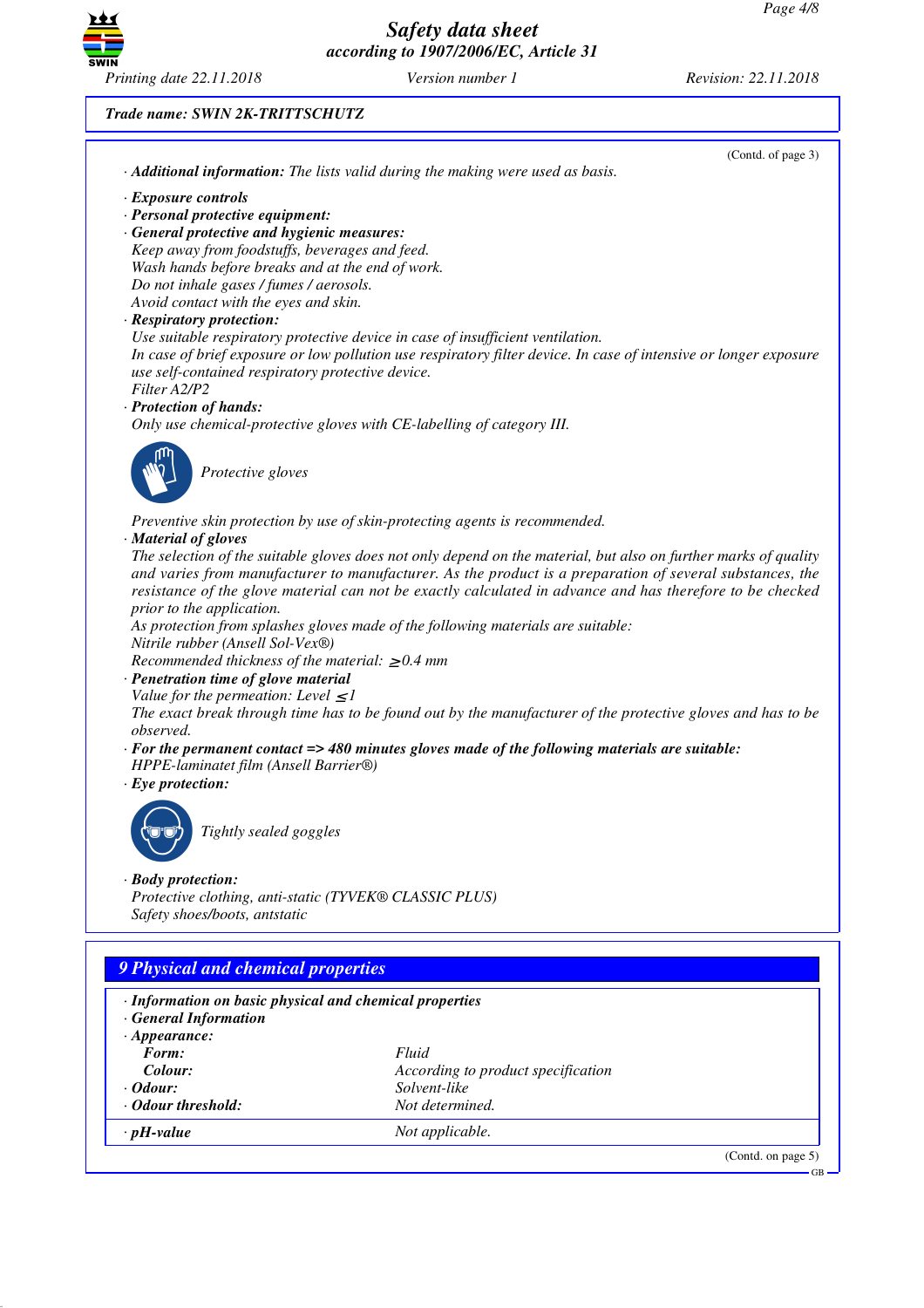

#### *Trade name: SWIN 2K-TRITTSCHUTZ*

|                                                                                                                          | (Contd. of page 4)                                                                              |
|--------------------------------------------------------------------------------------------------------------------------|-------------------------------------------------------------------------------------------------|
| $\cdot$ Change in condition<br>Melting point/freezing point:<br>Initial boiling point and boiling range: $127^{\circ}$ C | Undetermined.                                                                                   |
| · Flash point:                                                                                                           | $23 - 60$ °C                                                                                    |
| · Flammability (solid, gas):                                                                                             | Not applicable.                                                                                 |
| · Ignition temperature:                                                                                                  | 370 °C                                                                                          |
| $\cdot$ Decomposition temperature:                                                                                       | Not determined.                                                                                 |
| $\cdot$ Auto-ignition temperature:                                                                                       | <i>Product is not selfigniting.</i>                                                             |
| $\cdot$ Explosive properties:                                                                                            | Product is not explosive. However, formation of explosive air/<br>vapour mixtures are possible. |
| · Explosion limits:                                                                                                      |                                                                                                 |
| Lower:                                                                                                                   | 1.2 Vol $\%$                                                                                    |
| <b>Upper:</b>                                                                                                            | 7.5 Vol %                                                                                       |
| $\cdot$ Vapour pressure at 20 $\degree$ C:                                                                               | $10.7$ hPa                                                                                      |
| $\cdot$ Density                                                                                                          | $1.30 - 1.40$ g/ml                                                                              |
| · Relative density                                                                                                       | Not determined.                                                                                 |
| · Vapour density                                                                                                         | Not determined.                                                                                 |
| $\cdot$ Evaporation rate                                                                                                 | Not determined.                                                                                 |
| · Solubility in / Miscibility with                                                                                       |                                                                                                 |
| water:                                                                                                                   | Not miscible or difficult to mix.                                                               |
| · Partition coefficient: n-octanol/water:                                                                                | Not determined.                                                                                 |
| · Viscosity:                                                                                                             | DIN 53211 (6 mm) - 45 sec                                                                       |
| $\cdot$ Dynamic:                                                                                                         | Not determined.                                                                                 |
| $\cdot$ Kinematic at 20 $\degree$ C:                                                                                     | $100 s$ (ISO 6 mm)                                                                              |
| $\cdot$ Other information                                                                                                | No further relevant information available.                                                      |

### *10 Stability and reactivity*

*· Reactivity No further relevant information available.*

*· Chemical stability*

- *· Thermal decomposition / conditions to be avoided: No decomposition if used according to specifications.*
- *· Possibility of hazardous reactions No dangerous reactions known.*
- *· Conditions to avoid No further relevant information available.*
- *· Incompatible materials: No further relevant information available.*
- *· Hazardous decomposition products: No dangerous decomposition products known.*

## *11 Toxicological information*

- *· Information on toxicological effects*
- *· Acute toxicity Based on available data, the classification criteria are not met.*
- *· Primary irritant effect:*
- *· Skin corrosion/irritation Based on available data, the classification criteria are not met.*
- *· Serious eye damage/irritation Based on available data, the classification criteria are not met.*
- *· Respiratory or skin sensitisation Based on available data, the classification criteria are not met.*
- *· CMR effects (carcinogenity, mutagenicity and toxicity for reproduction)*
- *· Germ cell mutagenicity Based on available data, the classification criteria are not met.*
- *· Carcinogenicity Based on available data, the classification criteria are not met.*
- *· Reproductive toxicity Based on available data, the classification criteria are not met.*
- *· STOT-single exposure Based on available data, the classification criteria are not met.*

(Contd. on page 6) GB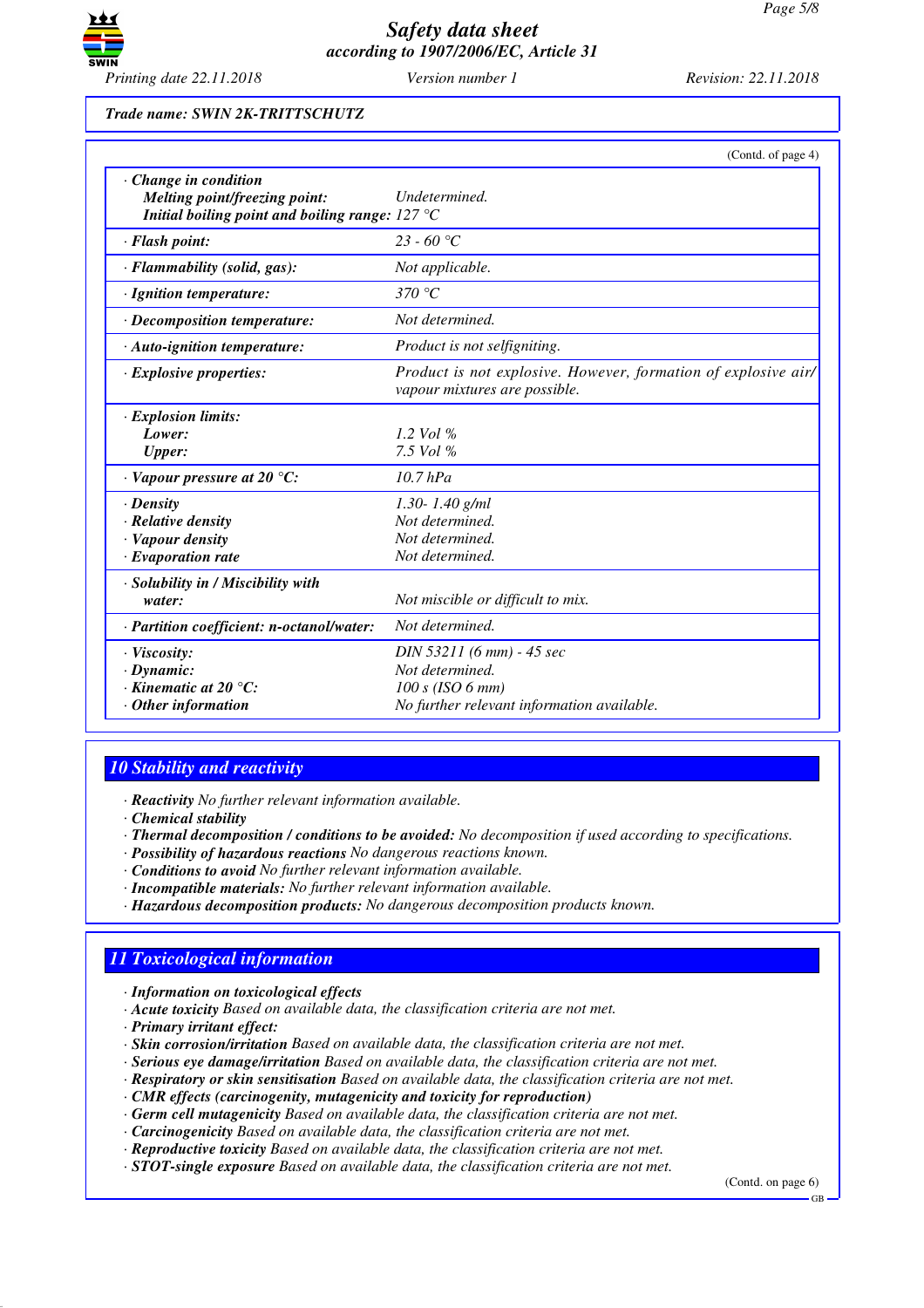

*Trade name: SWIN 2K-TRITTSCHUTZ*

(Contd. of page 5)

GB

- *· STOT-repeated exposure Based on available data, the classification criteria are not met.*
- *· Aspiration hazard Based on available data, the classification criteria are not met.*

## *12 Ecological information*

- *· Toxicity*
- *· Aquatic toxicity: No further relevant information available.*
- *· Persistence and degradability No further relevant information available.*
- *· Behaviour in environmental systems:*
- *· Bioaccumulative potential No further relevant information available.*
- *· Mobility in soil No further relevant information available.*
- *· Ecotoxical effects:*
- *· Remark: Harmful to fish*
- *· Additional ecological information:*
- *· General notes:*

*Water hazard class 2 (German Regulation) (Self-assessment): hazardous for water Do not allow product to reach ground water, water course or sewage system. Harmful to aquatic organisms*

- *· Results of PBT and vPvB assessment*
- *· PBT: Not applicable.*
- *· vPvB: Not applicable.*
- *· Other adverse effects No further relevant information available.*

### *13 Disposal considerations*

#### *· Waste treatment methods*

*· Recommendation*

*Must not be disposed together with household garbage. Do not allow product to reach sewage system.*

### *· European waste catalogue*

| 08 00 00   WASTES FROM THE MANUFACTURE, FORMULATION, SUPPLY AND USE (MFSU) OF |
|-------------------------------------------------------------------------------|
| COATINGS (PAINTS, VARNISHES AND VITREOUS ENAMELS), ADHESIVES, SEALANTS        |
| AND PRINTING INKS                                                             |
| 08 01 00   wastes from MFSU and removal of paint and varnish                  |

*08 01 11\* waste paint and varnish containing organic solvents or other hazardous substances*

*· Uncleaned packaging:*

*15 00 00: WASTE PACKAGING; ABSORBENTS, WIPING CLOTHS, FILTER MATERIALS AND PROTECTIVE CLOTHING NOT OTHERWISE SPECIFIED*

*15 01 00: packaging (including separately collected municipal packaging waste)*

*15 01 10\*: packaging containing residues of or contaminated by dangerous substances*

*· Recommendation: Disposal must be made according to official regulations.*

| · UN-Number               |               |  |
|---------------------------|---------------|--|
| $\cdot$ ADR, ADN, IMDG    | not regulated |  |
| $\cdot$ JATA              | <i>UN1263</i> |  |
| · UN proper shipping name |               |  |
| $\cdot$ ADR, ADN, IMDG    | not regulated |  |
| $\cdot$ <i>IATA</i>       | <b>PAINT</b>  |  |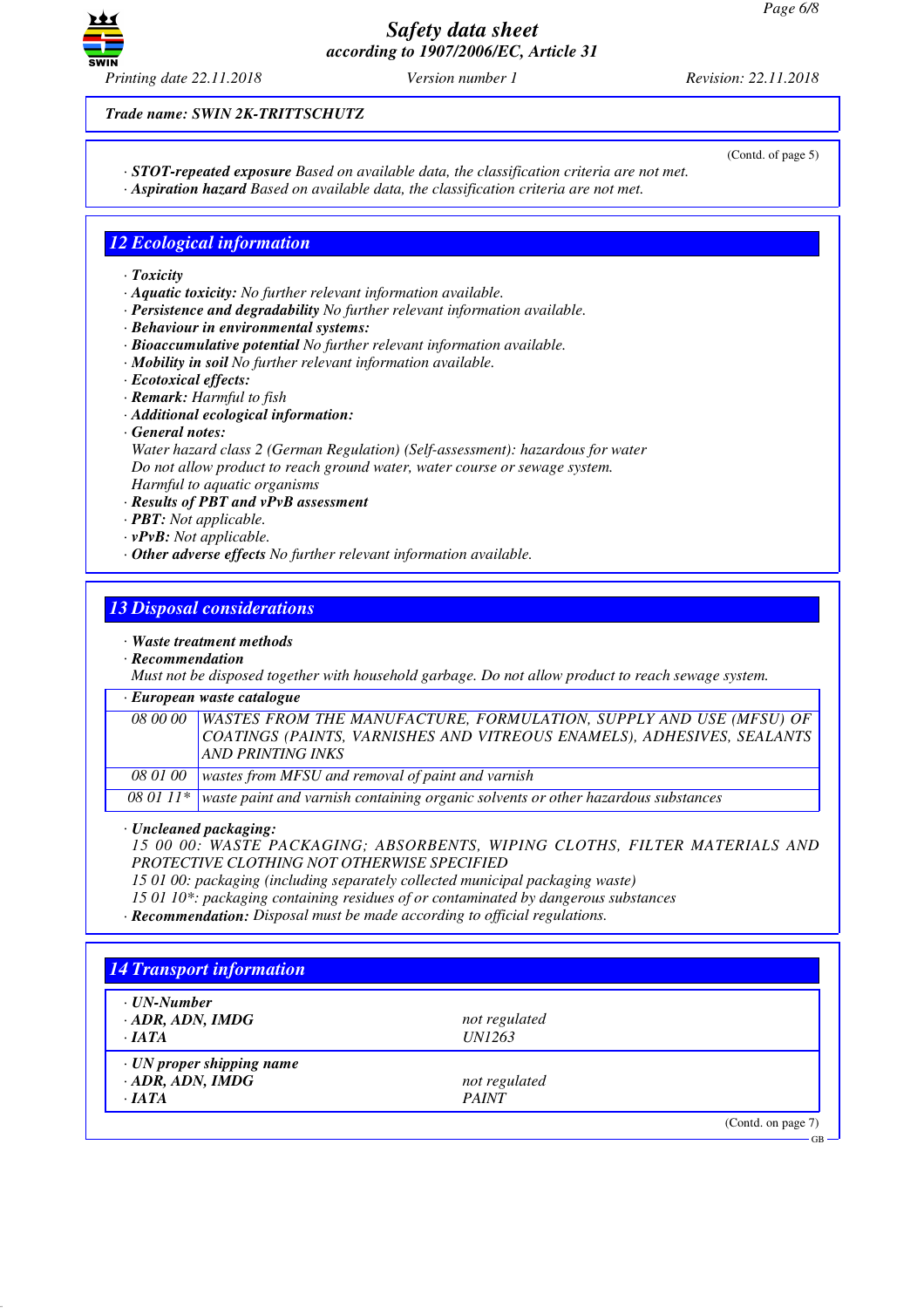

*Trade name: SWIN 2K-TRITTSCHUTZ*

|                                                                         | (Contd. of page 6)                                                                      |
|-------------------------------------------------------------------------|-----------------------------------------------------------------------------------------|
| · Transport hazard class(es)                                            |                                                                                         |
| · ADR, ADN, IMDG<br>$\cdot$ Class                                       | not regulated                                                                           |
| $\cdot$ IATA                                                            |                                                                                         |
|                                                                         |                                                                                         |
| $\cdot$ Class                                                           | 3 Flammable liquids.                                                                    |
| $\cdot$ <i>Label</i>                                                    | 3                                                                                       |
| · Packing group                                                         |                                                                                         |
| $\cdot$ ADR                                                             | not regulated                                                                           |
| $\cdot$ IMDG, IATA                                                      | Ш                                                                                       |
| · Environmental hazards:                                                | Not applicable.                                                                         |
| · Special precautions for user                                          | Not applicable.                                                                         |
| · Transport in bulk according to Annex II of Marpol<br>and the IBC Code | Not applicable.                                                                         |
| · Transport/Additional information:                                     |                                                                                         |
| $\cdot$ ADR<br>$\cdot$ Remarks:                                         | No dangerous goods in containers of 450 litres max.<br>capacity acc. to ADR 2.2.3.1.5.1 |
| $\cdot$ IMDG<br>$\cdot$ Remarks:                                        | No dangerous goods in containers of 30 litres max.<br>capacitiy acc. to IMDG 2.2.3.1.5  |
| · UN "Model Regulation":                                                | not regulated                                                                           |

## *15 Regulatory information*

*· Safety, health and environmental regulations/legislation specific for the substance or mixture*

- *· Directive 2012/18/EU*
- *· Named dangerous substances ANNEX I None of the ingredients is listed.*
- *· Seveso category P5c FLAMMABLE LIQUIDS*
- *· Qualifying quantity (tonnes) for the application of lower-tier requirements 5.000 t*
- *· Qualifying quantity (tonnes) for the application of upper-tier requirements 50.000 t*
- *· REGULATION (EC) No 1907/2006 ANNEX XVII Conditions of restriction: 3*
- *· Chemical safety assessment: A Chemical Safety Assessment has not been carried out.*

## *16 Other information*

*This information is based on our present knowledge. However, this shall not constitute a guarantee for any specific product features and shall not establish a legally valid contractual relationship.*

*· Relevant phrases H226 Flammable liquid and vapour. H304 May be fatal if swallowed and enters airways. H312 Harmful in contact with skin. H315 Causes skin irritation. H319 Causes serious eye irritation. H332 Harmful if inhaled. H335 May cause respiratory irritation.*

(Contd. on page 8)

GB